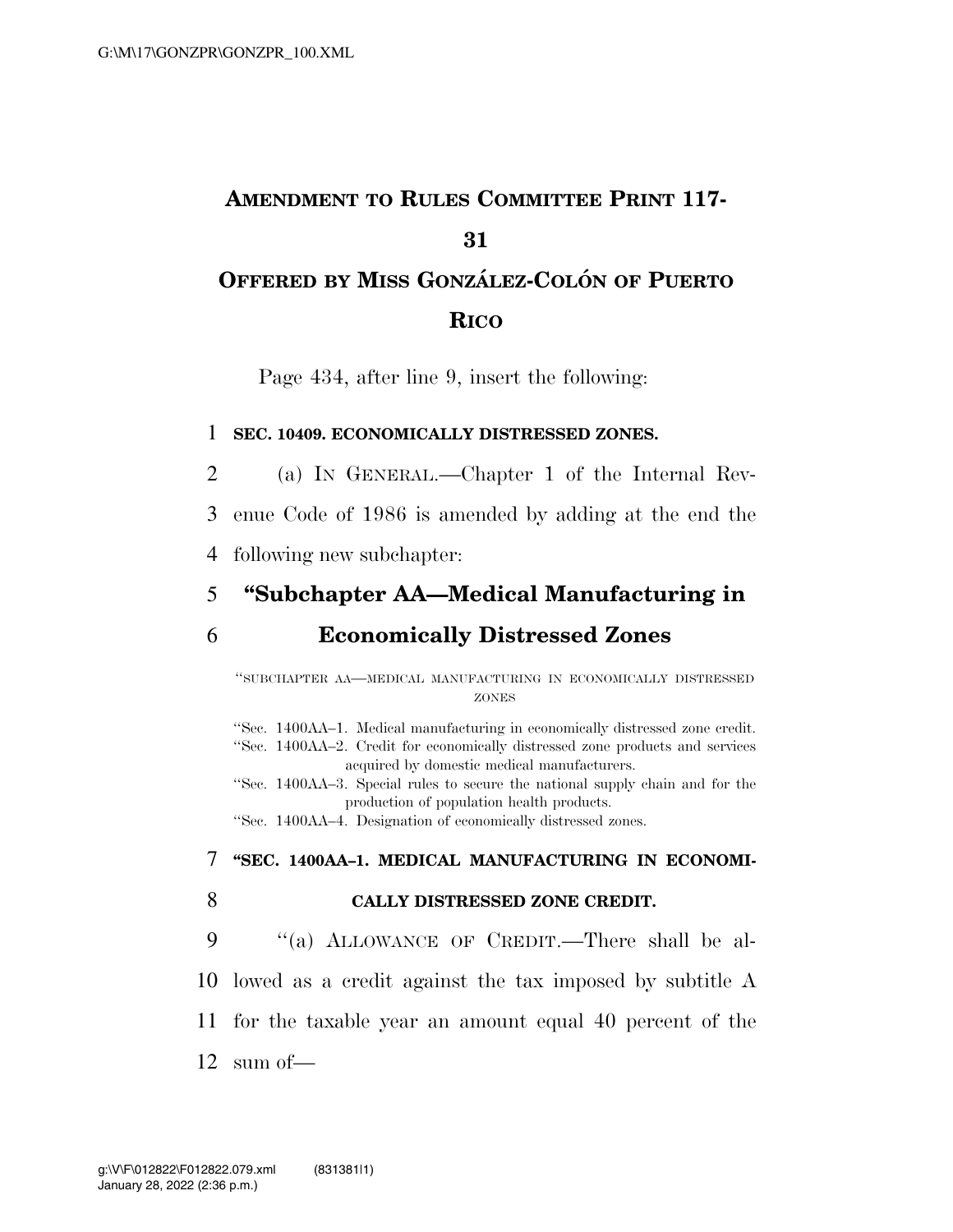$\mathfrak{D}$ 

1 ''(1) the aggregate amount of the taxpayer's medical manufacturing economically distressed zone wages for such taxable year,  $\frac{4}{2}$  ''(2) the allocable employee fringe benefit ex- penses of the taxpayer for such taxable year, and ''(3) the depreciation and amortization allow- ances of the taxpayer for the taxable year with re- spect to qualified medical manufacturing facility property. ''(b) DENIAL OF DOUBLE BENEFIT.—Any wages or other expenses taken into account in determining the cred- it under this section may not be taken into account in de- termining the credit under sections 41, and any other pro- vision determined by the Secretary to be substantially similar. ''(c) DEFINITIONS AND SPECIAL RULES.—For pur-poses of this section—

18 "(1) ECONOMICALLY DISTRESSED ZONE WAGES.—

20 "(A) In GENERAL.—The term 'economi- cally distressed zone wages' means amounts paid or incurred for wages of an employee by 23 the taxpayer for the taxable year which are—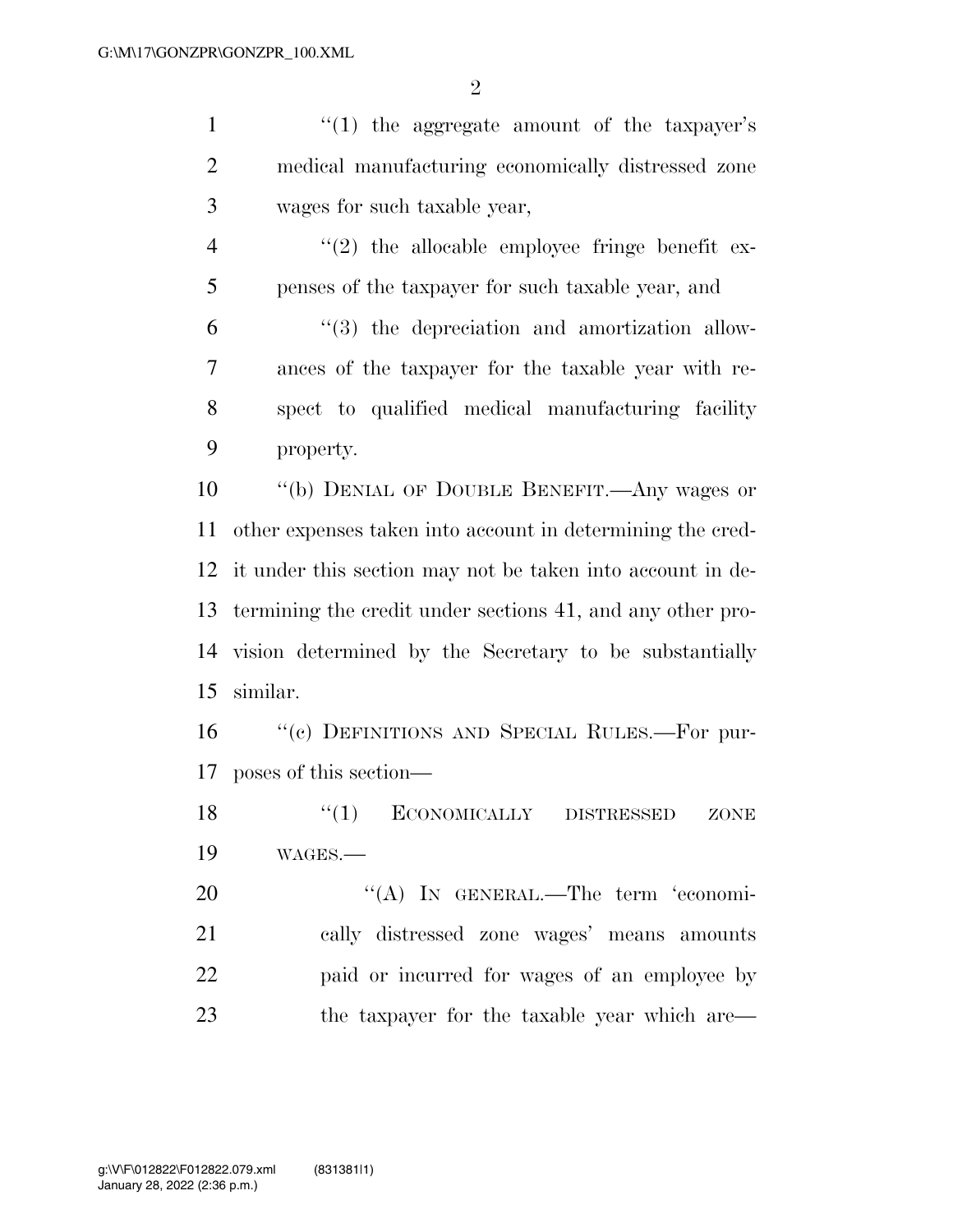| $\mathbf{1}$   | "(i) in connection with the active con-      |
|----------------|----------------------------------------------|
| $\overline{2}$ | duct of a trade or business of the taxpayer, |
| 3              | and                                          |
| $\overline{4}$ | "(ii) paid or incurred for an employee       |
| 5              | the principal place of employment of whom    |
| 6              | is in a qualified medical manufacturing fa-  |
| 7              | cility of such taxpayer.                     |
| 8              | "(B) LIMITATION ON AMOUNT OF WAGES           |
| 9              | TAKEN INTO ACCOUNT.                          |
| 10             | "(i) IN GENERAL.—The amount of               |
| 11             | wages which may be taken into account        |
| 12             | under subparagraph (A) with respect to       |
| 13             | any employee for any taxable year shall      |
| 14             | not exceed the contribution and benefit      |
| 15             | base determined under section 230 of the     |
| 16             | Social Security Act for the calendar year    |
| 17             | in which such taxable year begins.           |
| 18             | "(ii) TREATMENT OF PART-TIME EM-             |
| 19             | PLOYEES, ETC.-If-                            |
| 20             | $\lq\lq$ (I) any employee is not em-         |
| 21             | ployed by the taxpayer on a substan-         |
| 22             | tially full-time basis at all times dur-     |
| 23             | ing the taxable year, or                     |
| 24             | $\lq\lq$ (II) the principal place of em-     |
| 25             | ployment of any employee is not with-        |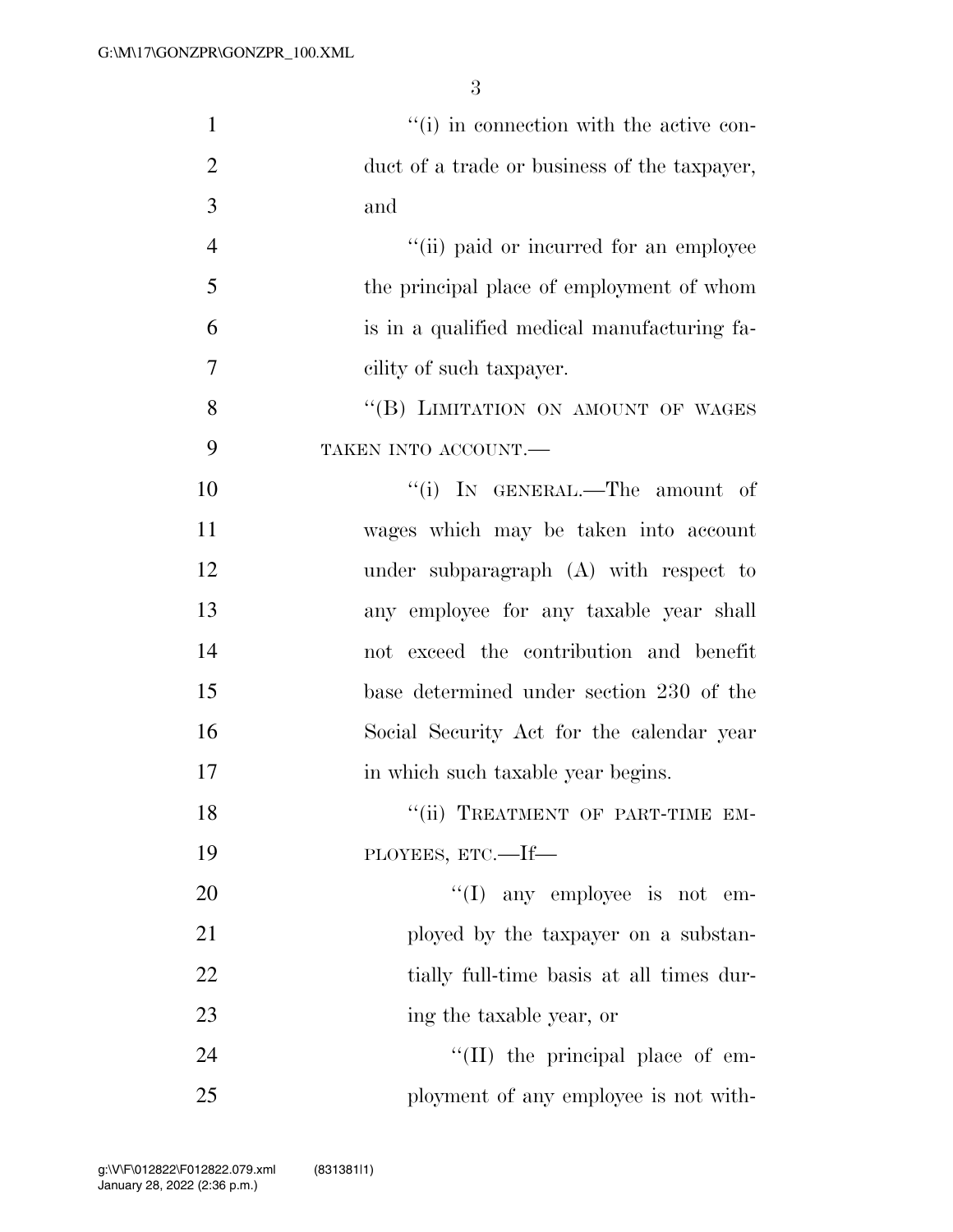| $\mathbf{1}$   | in an economically distressed zone at             |
|----------------|---------------------------------------------------|
| $\overline{2}$ | all times during the taxable year,                |
| 3              | the limitation applicable under clause (i)        |
| $\overline{4}$ | with respect to such employee shall be the        |
| 5              | appropriate portion (as determined by the         |
| 6              | Secretary) of the limitation which would          |
| $\tau$         | otherwise be in effect under clause (i).          |
| 8              | "(C) TREATMENT OF CERTAIN EMPLOY-                 |
| 9              | EES.—The term 'economically distressed zone       |
| 10             | wages' shall not include any wages paid to em-    |
| 11             | ployees who are assigned by the employer to       |
| 12             | perform services for another person, unless the   |
| 13             | principal trade or business of the employer is to |
| 14             | make employees available for temporary periods    |
| 15             | to other persons in return for compensation.      |
| 16             | "(D) WAGES.—For purposes of this para-            |
| 17             | graph, the term 'wages' shall not include any     |
| 18             | amounts which are allocable employee fringe       |
| 19             | benefit expenses.                                 |
| 20             | "(2) ALLOCABLE EMPLOYEE FRINGE BENEFIT            |
| 21             | EXPENSES.-                                        |
| 22             | "(A) IN GENERAL.—The term 'allocable              |
| 23             | employee fringe benefit expenses' means the ag-   |
| 24             | gregate amount allowable as a deduction under     |
| 25             | this chapter to the taxpayer for the taxable year |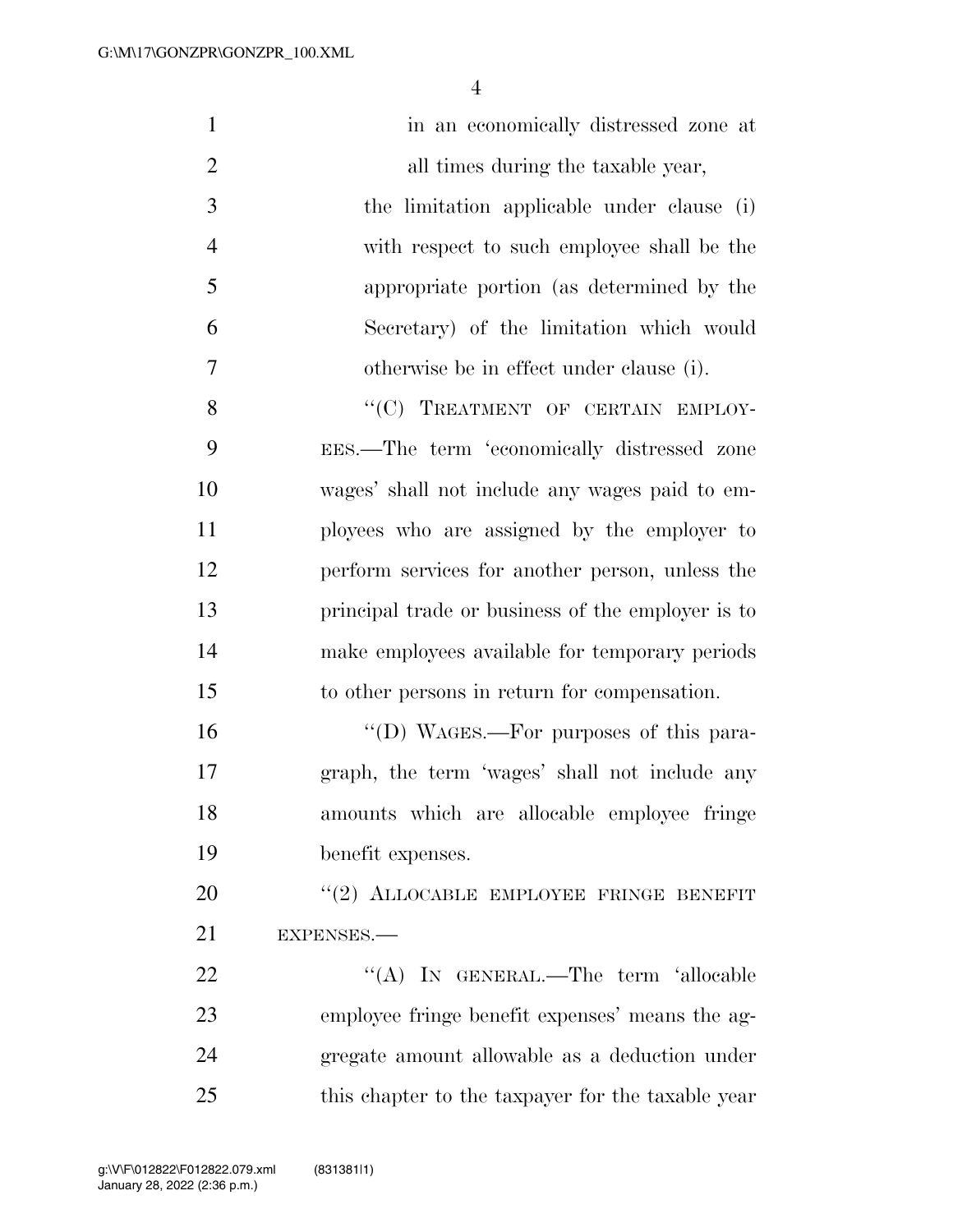| $\mathbf{1}$   | for the following amounts which are allocable to  |
|----------------|---------------------------------------------------|
| $\overline{2}$ | employment in a qualified medical manufac-        |
| 3              | turing facility and which are not included as     |
| $\overline{4}$ | economically distressed zone wages pursuant to    |
| 5              | this subsection:                                  |
| 6              | "(i) Employer contributions under a               |
| 7              | stock bonus, pension, profit-sharing, or an-      |
| 8              | nuity plan.                                       |
| 9              | Employer-provided coverage<br>``(ii)              |
| 10             | under any accident or health plan for em-         |
| 11             | ployees.                                          |
| 12             | "(iii) The cost of life or disability in-         |
| 13             | surance provided to employees.                    |
| 14             | "(B) ALLOCATION.—For purposes of sub-             |
| 15             | paragraph $(A)$ , an amount shall be treated as   |
| 16             | allocable to a qualified medical manufacturing    |
| 17             | facility only if such amount is with respect to   |
| 18             | employment of an individual for services pro-     |
| 19             | vided, and the principal place of employment of   |
| 20             | whom is, in such facility.                        |
| 21             | "(3) QUALIFIED MEDICAL MANUFACTURING FA-          |
| 22             | CILITY.—The term 'qualified medical manufacturing |
| 23             | facility' means any facility that—                |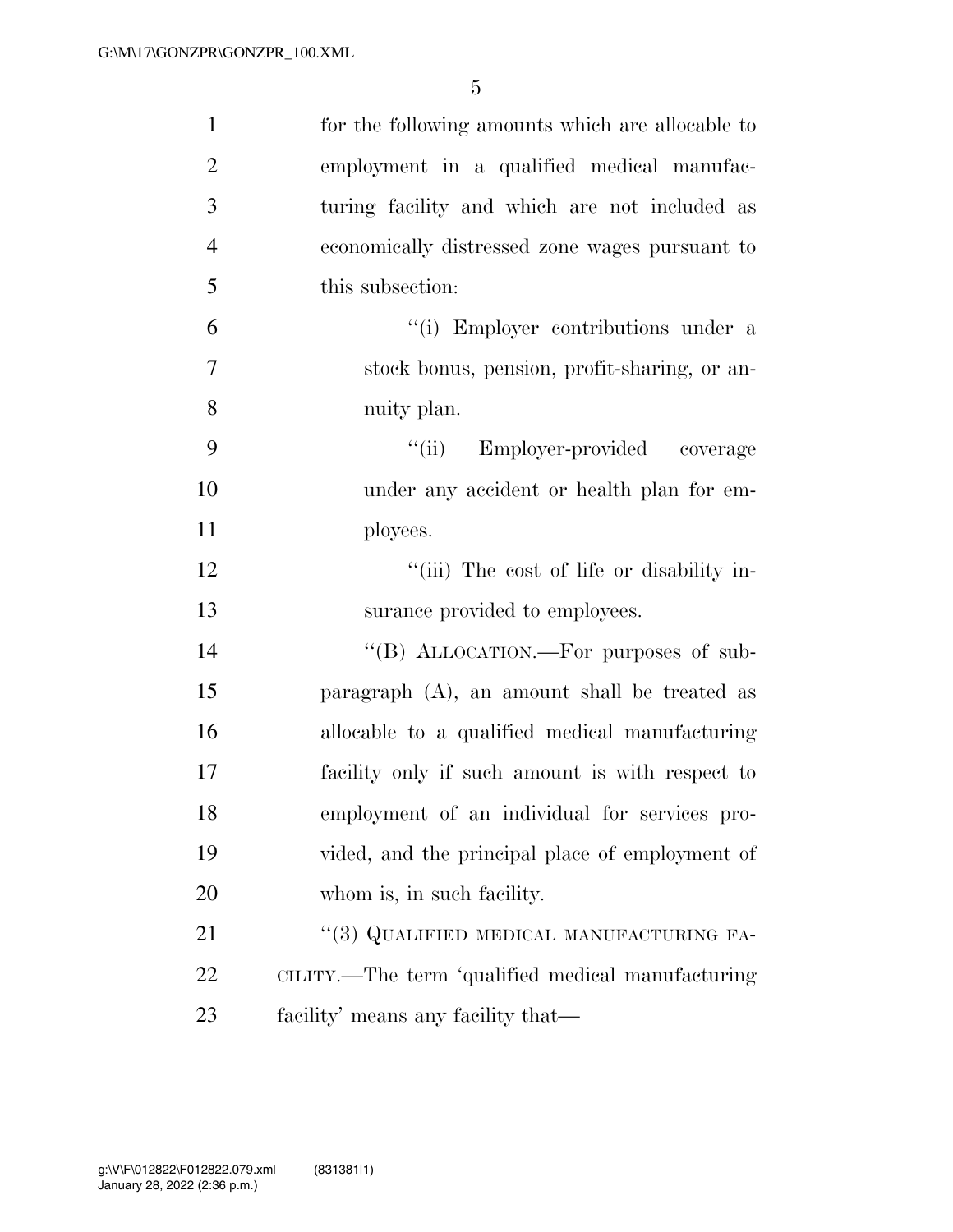| $\mathbf{1}$   | $\lq\lq$ researches and develops or produces         |
|----------------|------------------------------------------------------|
| $\overline{2}$ | medical products or essential components of          |
| 3              | medical products, and                                |
| $\overline{4}$ | "(B) is located within an economically dis-          |
| 5              | tressed zone.                                        |
| 6              | "(4) QUALIFIED MEDICAL MANUFACTURING FA-             |
| 7              | CILITY PROPERTY.—The term 'qualified medical         |
| 8              | manufacturing facility property' means any property  |
| 9              | used in (or consisting of) a qualified medical manu- |
| 10             | facturing facility if such property is directly con- |
| 11             | nected to the research, development, or production   |
| 12             | of a medical product.                                |
| 13             | "(5) MEDICAL PRODUCT; ESSENTIAL COMPO-               |
| 14             | NENT.                                                |
| 15             | "(A) MEDICAL PRODUCT.—The term 'med-                 |
| 16             | ical product' means—                                 |
| 17             | "(i) a drug that—                                    |
| 18             | $\lq(1)$ is a prescription drug sub-                 |
| 19             | ject to regulation under section 505 of              |
| 20             | the Federal Food, Drug, and Cos-                     |
| 21             | metic Act (21 U.S.C. 355) or section                 |
| 22             | 351 of the Public Health Service Act                 |
| 23             | $(42 \text{ U.S.C. } 262),$                          |
| 24             | $\lq\lq$ (II) is subject to regulation               |
| 25             | under section 802 of the Federal                     |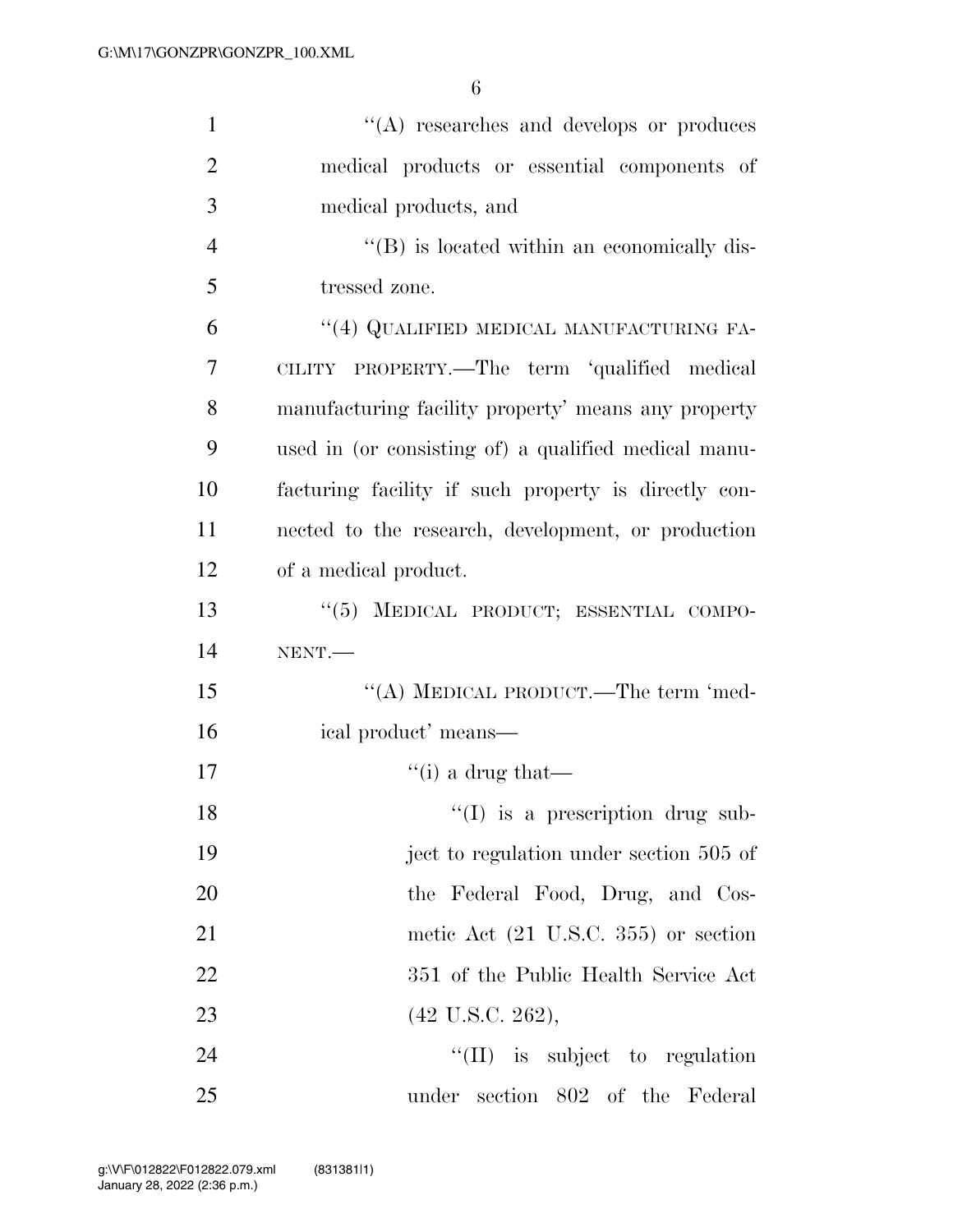| $\mathbf{1}$   | Food, Drug, and Cosmetic Act (21                     |
|----------------|------------------------------------------------------|
| $\overline{2}$ | U.S.C. 382), or                                      |
| 3              | $``(III)$ is described in section                    |
| $\overline{4}$ | $201(jj)$ of such Act $(21 \text{ U.S.C.})$          |
| 5              | $321(jj)),$ or                                       |
| 6              | "(ii) a device, as defined in section                |
| 7              | $201(h)$ of such Act $(21 \text{ U.S.C. } 321(h))$ . |
| 8              | "(B) ESSENTIAL COMPONENT.—The term                   |
| 9              | 'essential component' means, with respect to a       |
| 10             | medical product—                                     |
| 11             | "(i) an active pharmaceutical ingre-                 |
| 12             | dient, or                                            |
| 13             | "(ii) a protein, antibody, enzyme, hor-              |
| 14             | mone, or other organic material that is an           |
| 15             | active ingredient in a biological product.           |
| 16             | $``(6)$ AGGREGATION RULES.—                          |
| 17             | "(A) IN GENERAL.—For purposes of this                |
| 18             | section, members of an affiliated group shall be     |
| 19             | treated as a single taxpayer.                        |
| 20             | "(B) AFFILIATED GROUP.—The term 'af-                 |
| 21             | filiated group' means an affiliated group (as de-    |
| 22             | fined in section $1504(a)$ , determined without re-  |
| 23             | gard to section $1504(b)(3)$ one or more mem-        |
| 24             | bers of which are engaged in the active conduct      |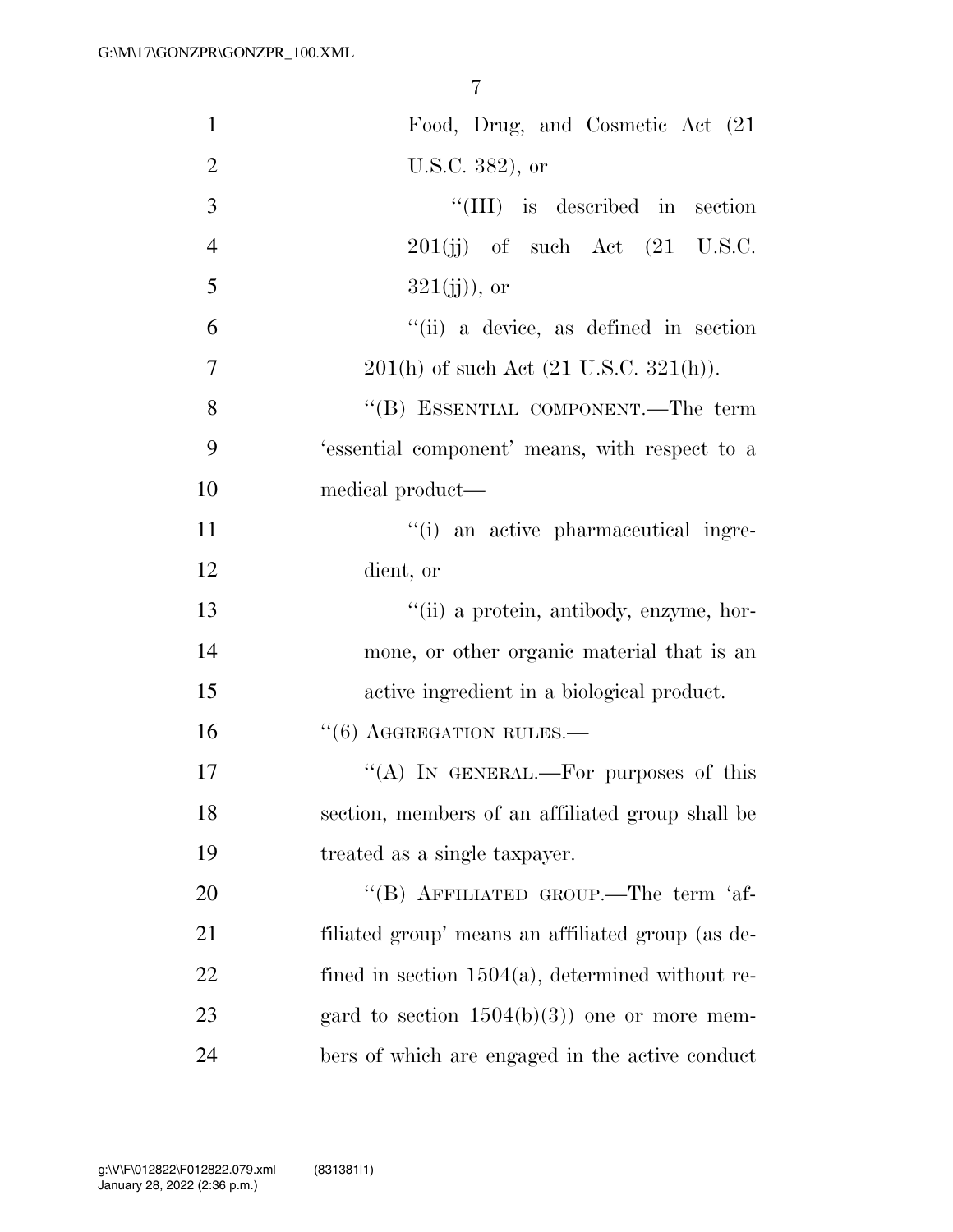| $\mathbf{1}$   | of a trade or business within an economically                 |
|----------------|---------------------------------------------------------------|
| $\overline{2}$ | distressed zone.                                              |
| 3              | "SEC. 1400AA-2. CREDIT FOR ECONOMICALLY DISTRESSED            |
| $\overline{4}$ | ZONE PRODUCTS AND SERVICES ACQUIRED                           |
| 5              | BY DOMESTIC MEDICAL MANUFACTURERS.                            |
| 6              | "(a) ALLOWANCE OF CREDIT.—In the case of an eli-              |
| 7              | gible medical manufacturer, there shall be allowed as a       |
| 8              | eredit against the tax imposed by subtitle A for the taxable  |
| 9              | year an amount equal to the applicable percentage of the      |
| 10             | aggregate amounts paid or incurred by the taxpayer dur-       |
| 11             | ing such taxable year for qualified economically distressed   |
| 12             | zone products or services.                                    |
| 13             | "(b) APPLICABLE PERCENTAGE.—For purposes of                   |
| 14             | this section, the term applicable percentage means—           |
| 15             | $(1)$ 30 percent in the case of amounts paid or               |
| 16             | incurred to persons not described in paragraph (2)            |
| 17             | or $(3)$ ,                                                    |
| 18             | $(2)$ 40 percent in the case of amounts paid or               |
| 19             | incurred to an unrelated minority business, and               |
| 20             | $\cdot\cdot\cdot(3)$ 5 percent in the case of amounts paid or |
| 21             | incurred to a related person.                                 |
| 22             | ``(e)<br>ELIGIBLE MEDICAL MANUFACTURER.-For                   |
| 23             | purposes of this section, the term 'eligible medical manu-    |
| 24             | facturer' means any person in the trade or business of pro-   |
| 25             | ducing medical products in the United States.                 |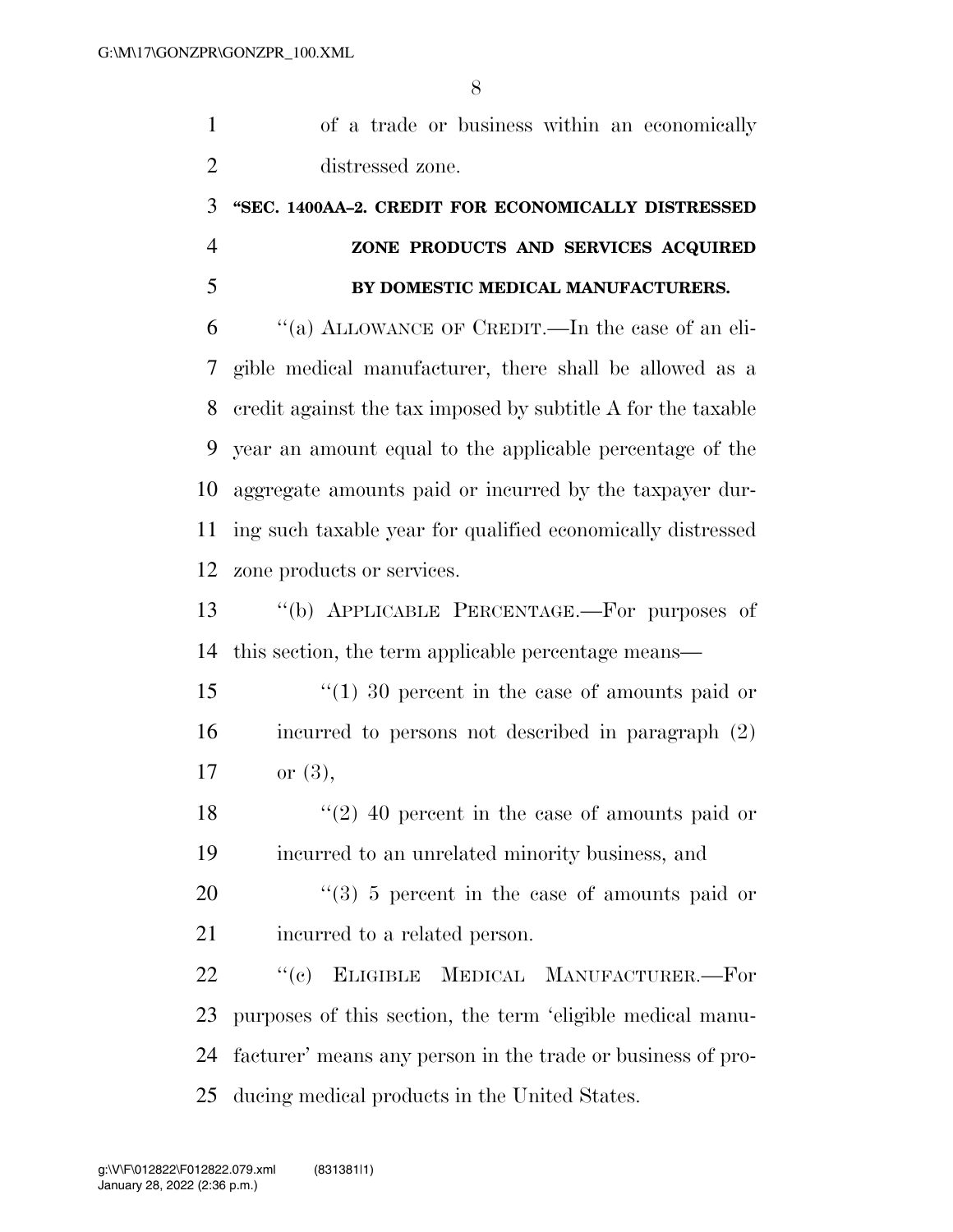| $\mathbf{1}$   | "(d) QUALIFIED PRODUCT OR SERVICE.-For pur-                    |
|----------------|----------------------------------------------------------------|
| $\overline{2}$ | poses of this section, the term 'qualified product or service' |
| 3              | means-                                                         |
| $\overline{4}$ | $``(1)$ any product which is produced in an eco-               |
| 5              | nomically distressed zone and which is integrated              |
| 6              | into a medical product produced by the taxpayer,               |
| $\overline{7}$ | and                                                            |
| 8              | $(2)$ any service which is provided in an eco-                 |
| 9              | nomically distressed zone and which is necessary to            |
| 10             | the production of a medical product by the taxpayer            |
| 11             | (including packaging).                                         |
| 12             | "(e) MINORITY BUSINESS.—For purposes of this sec-              |
| 13             | $tion$ —                                                       |
| 14             | $\lq(1)$ In GENERAL.—The term 'minority busi-                  |
| 15             | ness' means—                                                   |
| 16             | "(A) a sole proprietorship carried on by a                     |
| 17             | qualified individual, or                                       |
| 18             | "(B) a corporation or partnership—                             |
| 19             | $\lq\lq$ (i) at least 50 percent of the owner-                 |
| 20             | ship interests in which are held by one or                     |
| 21             | more qualified individuals, and                                |
| 22             | "(ii) of which a qualified individual is                       |
| 23             | the president or chief executive officer (or                   |
| 24             | a substantially equivalent position).                          |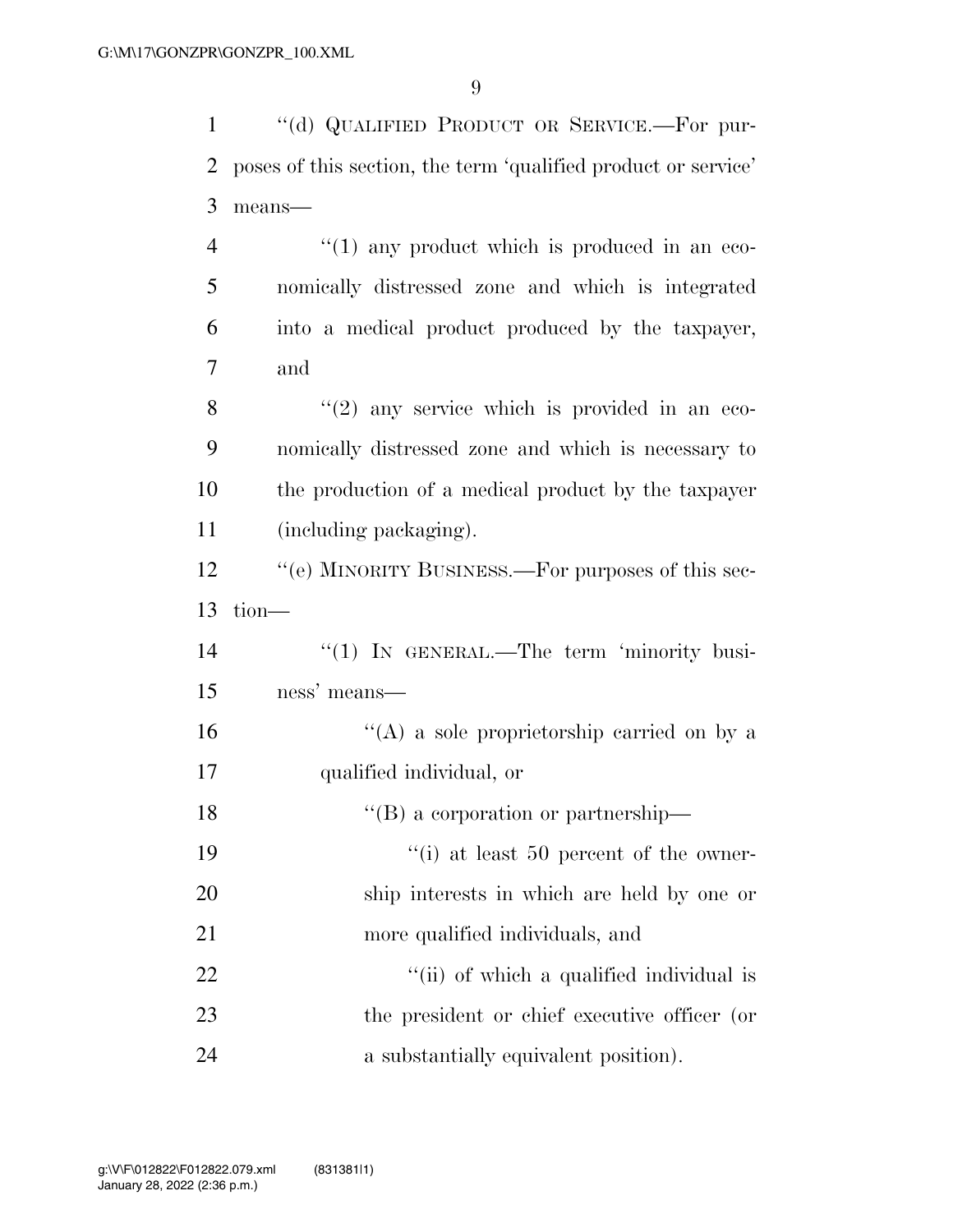| $\mathbf{1}$   | "(2) QUALIFIED INDIVIDUAL.—The term 'quali-                |
|----------------|------------------------------------------------------------|
| $\overline{2}$ | fied individual' means any individual who-                 |
| 3              | "(A) is of Asian-Indian, Asian-Pacific,                    |
| $\overline{4}$ | Black, Hispanic, or Native American origin or              |
| 5              | descent, and                                               |
| 6              | "(B) is a United States citizen or legal                   |
| 7              | resident of the United States or any of its terri-         |
| 8              | tories or possessions.                                     |
| 9              | "(f) RELATED PERSONS.—For purposes of this sec-            |
| 10             | tion, persons shall be treated as related to each other if |
| 11             | such persons would be treated as a single employer under   |
| 12             | the regulations prescribed under section $52(b)$ .         |
| 13             | "(g) OTHER TERMS.—Terms used in this section               |
| 14             | which are also used in section 1400AA-1 shall have the     |
| 15             | same meaning as when used in such section.                 |
| 16             |                                                            |
|                | "SEC. 1400AA-3. SPECIAL RULES TO SECURE THE NATIONAL       |
| 17             | SUPPLY CHAIN AND FOR THE PRODUCTION                        |
| 18             | OF POPULATION HEALTH PRODUCTS.                             |
| 19             | "(a) IN GENERAL.—In the case of a qualified repatri-       |
| 20             | ated medical manufacturing facility or a qualified popu-   |
| 21             | lation health product manufacturing facility—              |
| 22             | "(1) section $1400AA-1(a)$ shall be applied by             |
| 23             | substituting '60 percent' for '40 percent', and            |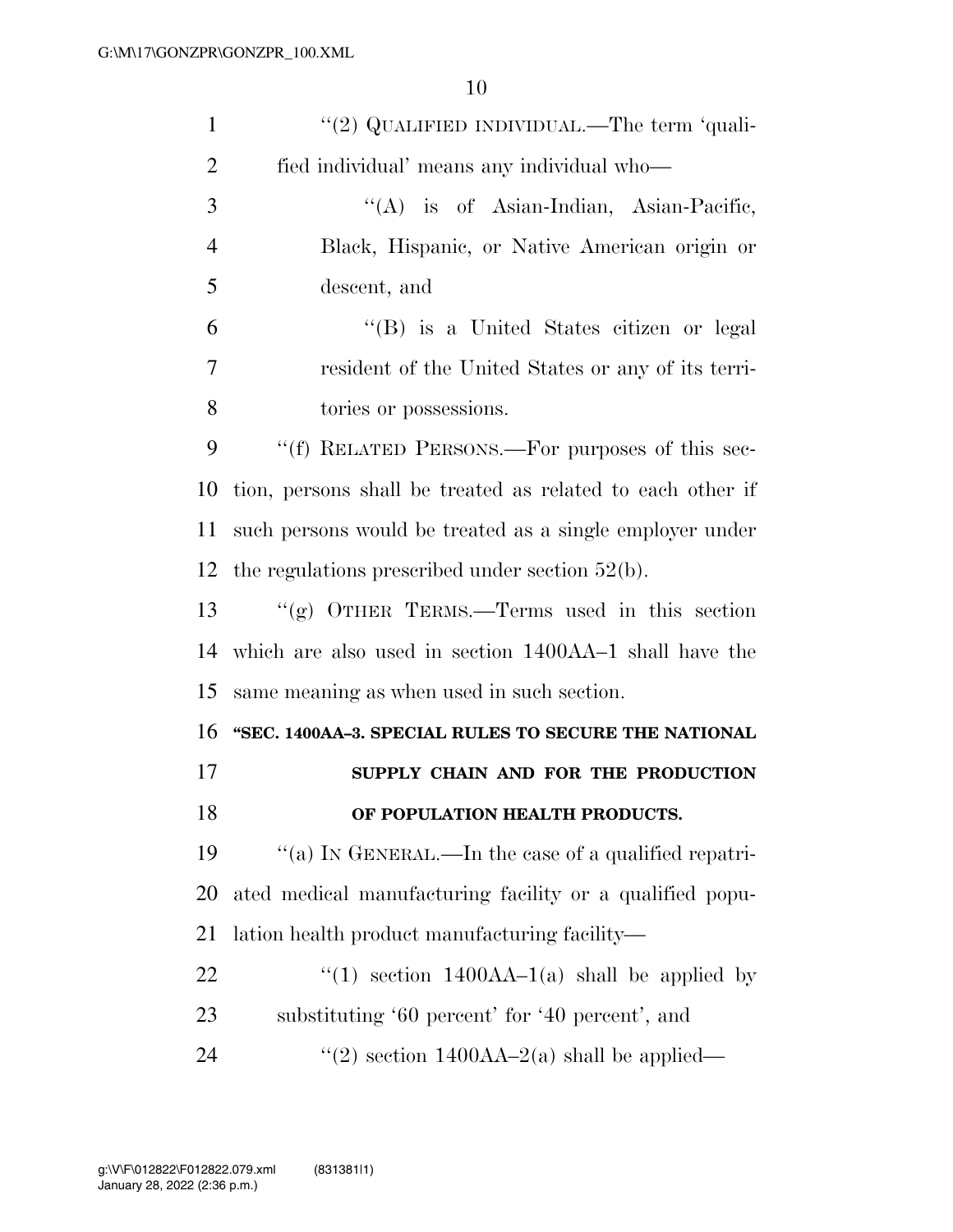|                | ⊥⊥                                                         |
|----------------|------------------------------------------------------------|
| $\mathbf{1}$   | "(A) by substituting '50 percent' for '30                  |
| $\overline{2}$ | percent', and                                              |
| 3              | "(B) by substituting '60 percent' for '40"                 |
| $\overline{4}$ | percent'.                                                  |
| 5              | "(b) ELECTION TO EXPENSE IN LIEU OF TAX CRED-              |
| 6              | IT FOR DEPRECIATION.—In the case of a taxpayer which       |
| 7              | elects (at such time and in such manner as the Secretary   |
| 8              | may provide) the application of this subsection with re-   |
| 9              | spect to any qualified repatriated medical manufacturing   |
| 10             | facility or qualified population health product manufac-   |
| 11             | turing facility-                                           |
| 12             | "(1) section $1400AA-1(a)(3)$ shall not apply              |
| 13             | with respect to any qualified medical manufacturing        |
| 14             | facility property with respect to such facility, and       |
| 15             | "(2) for purposes of section $168(k)$ —                    |
| 16             | $\lq\lq$ such property shall be treated<br>as              |
| 17             | qualified property, and                                    |
| 18             | $\lq\lq$ the applicable percentage with respect            |
| 19             | to such property shall be 100 percent.                     |
| 20             | "(c) QUALIFIED REPATRIATED MEDICAL MANUFAC-                |
| 21             | TURING FACILITY.—For purposes of this section, the term    |
| 22             | 'qualified repatriated medical manufacturing facility'     |
| 23             | means any qualified medical manufacturing facility (as de- |

 fined in section 1400AA–1) the production of which was moved to an economically distressed zone from a foreign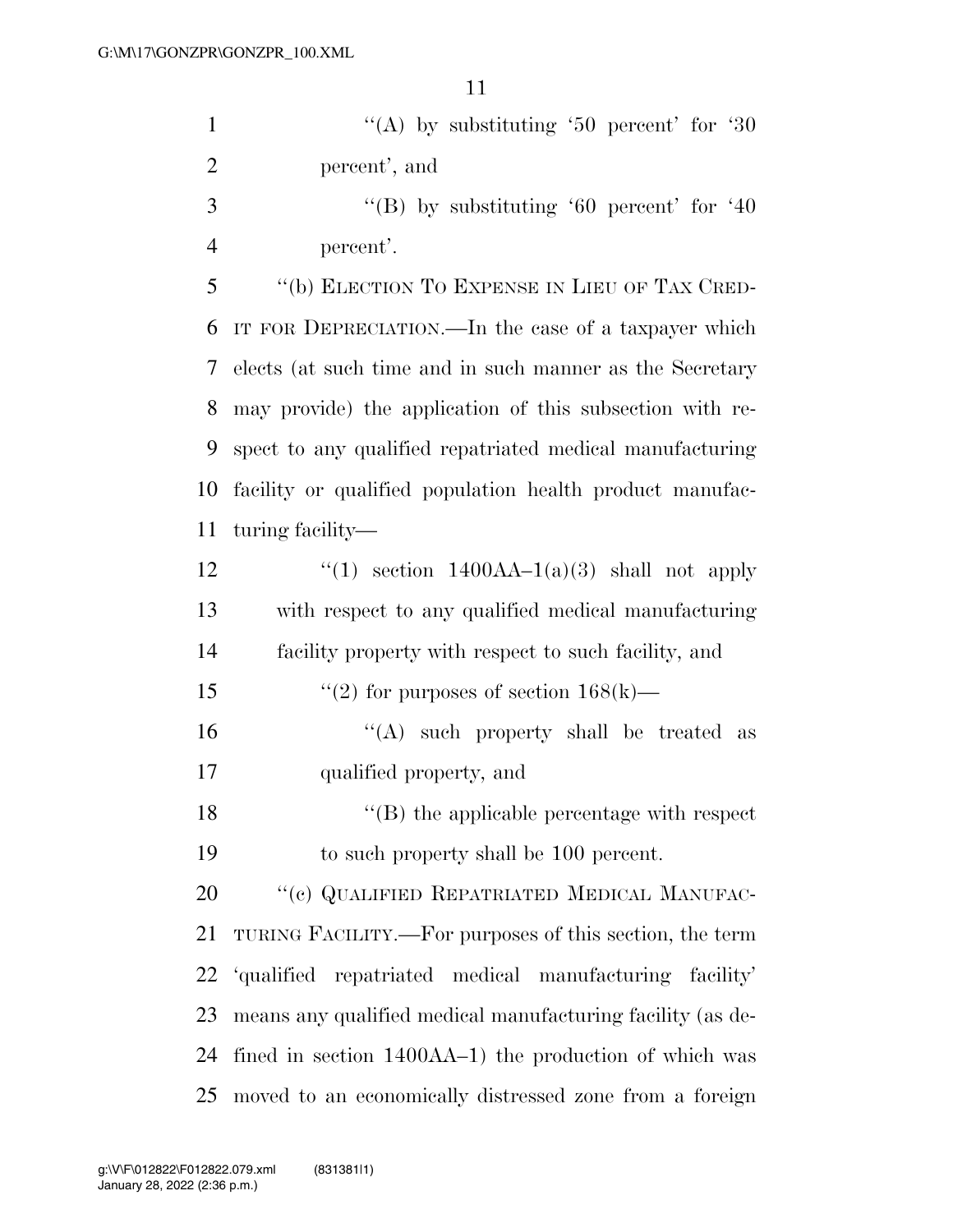country that the United States Trade Representative has determined could pose a risk to the national supply chain because of political or social factors.

 ''(d) QUALIFIED POPULATION HEALTH PRODUCT MANUFACTURING FACILITY.—For purposes of this sec- tion, the term 'qualified population health product manu- facturing facility' means any qualified medical manufac- turing facility (as defined in section 1400AA–1) that pro- duces a population health product (as defined in section 319L(a)(11) of the Public Health Service Act) which the Secretary of Health and Human Services has identified for support through a strategic initiative under section  $319L(c)(4)$ (F)(ii) of the Public Health Service Act.

## 14 "SEC. 1400AA-4. DESIGNATION OF ECONOMICALLY DIS-**TRESSED ZONES.**

 ''(a) IN GENERAL.—For purposes of this subchapter, the term 'economically distressed zone' means any popu-lation census tract within the United States which—

19  $\frac{1}{2}$  (1) has a poverty rate of not less than 35 per- cent for each of the 5 most recent calendar years for which information is available, or

  $(2)$  satisfies each of the following require-ments:

24  $\langle A \rangle$  has pervasive poverty, unemployment, low labor force participation, and general dis-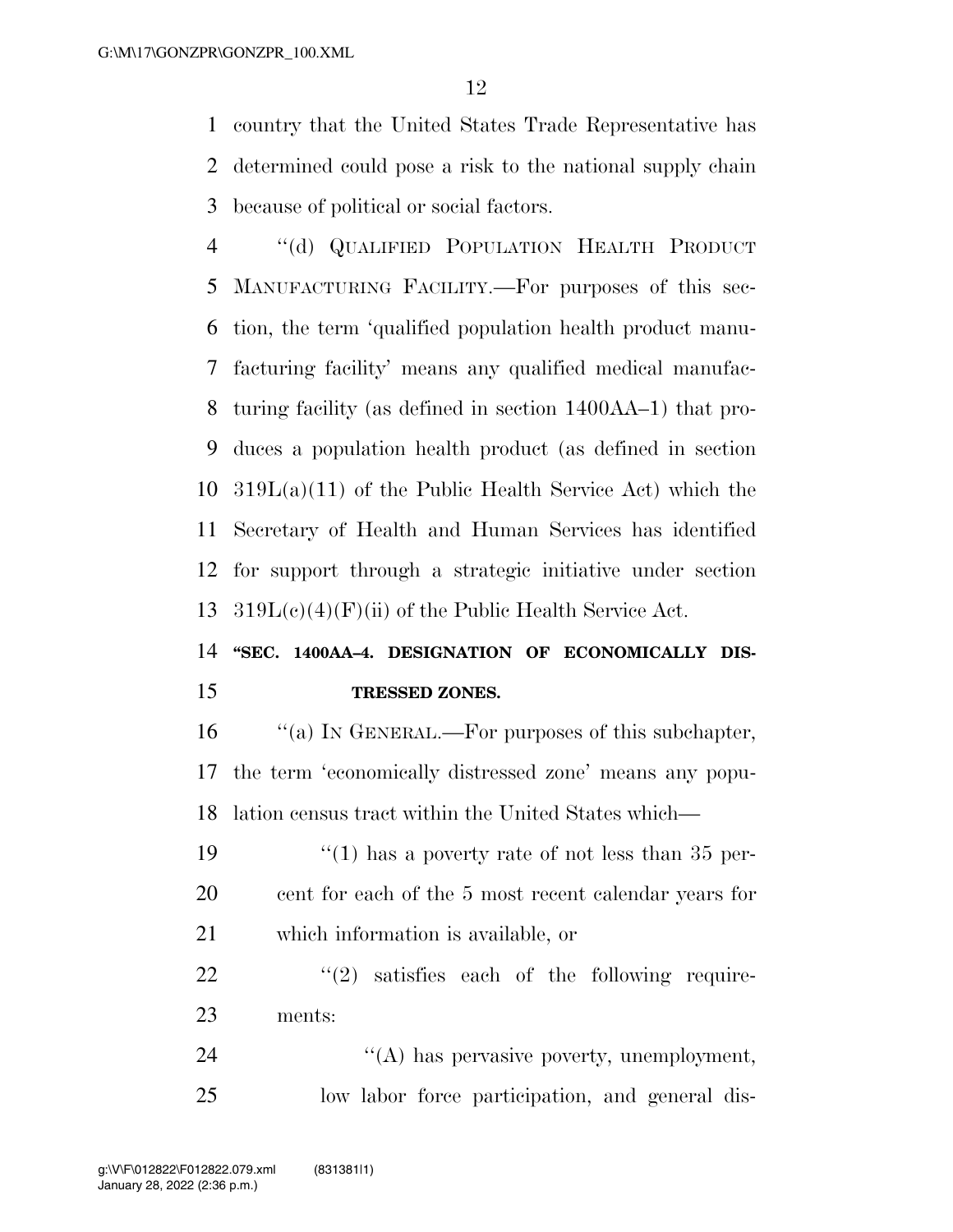| $\mathbf{1}$   | tress measured as a prolonged period of eco-         |
|----------------|------------------------------------------------------|
| $\overline{2}$ | nomic decline measured by real gross national        |
| 3              | product,                                             |
| $\overline{4}$ | "(B) has a poverty rate of not less than 30"         |
| 5              | percent for each of the 5 most recent calendar       |
| 6              | years for which information is available, and        |
| 7              | $\lq\lq$ (C) has been designated as such by the      |
| 8              | Secretary and the Secretary of Commerce pur-         |
| 9              | suant to an application under subsection (b).        |
| 10             | "(b) APPLICATION FOR DESIGNATION.—                   |
| 11             | "(1) IN GENERAL.—An application for designa-         |
| 12             | tion as an economically distressed zone may be filed |
| 13             | by a State or local government in which the popu-    |
| 14             | lation census tract to which the application applies |
| 15             | is located.                                          |
| 16             | "(2) REQUIREMENTS.—Such application shall            |
| 17             | include a strategic plan for accomplishing the pur-  |
| 18             | poses of this subchapter, which—                     |
| 19             | $\lq\lq$ describes the coordinated economic,         |
| 20             | human, community, and physical development           |
| 21             | plan and related activities proposed for the         |
| 22             | nominated area,                                      |
| 23             | $\lq\lq$ describes the process by which the af-      |
| 24             | fected community is a full partner in the proc-      |
| 25             | ess of developing and implementing the plan          |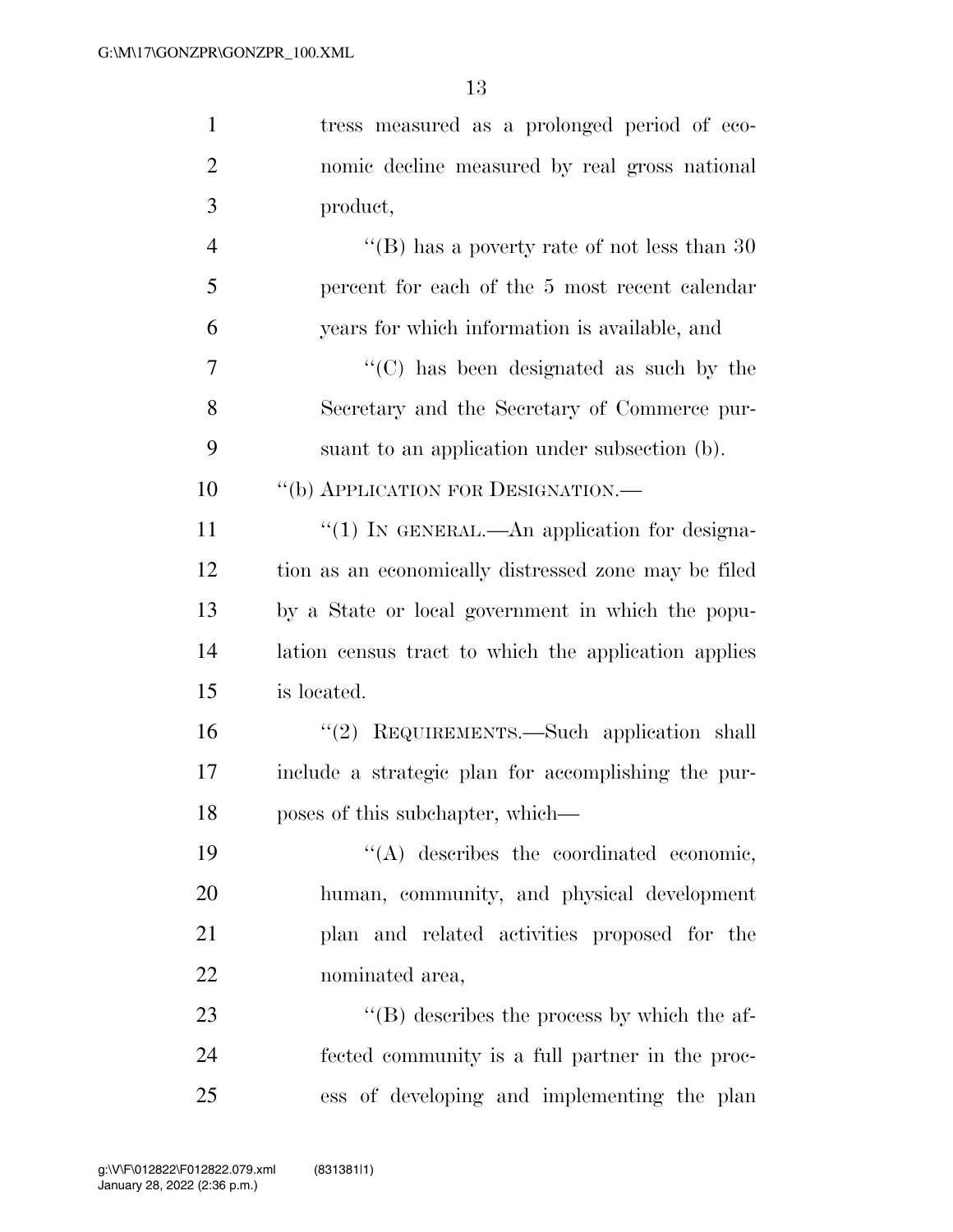and the extent to which local institutions and organizations have contributed to the planning process,

 $\langle ^{\prime}(C) \rangle$  identifies the amount of State, local, and private resources that will be available in the nominated area and the private/public part- nerships to be used, which may include partici- pation by, and cooperation with, universities, medical centers, and other private and public entities,

 $\text{``(D)}$  identifies the funding requested under any Federal program in support of the proposed economic, human, community, and physical development and related activities,

15 "'(E) identifies baselines, methods, and benchmarks for measuring the success of car- rying out the strategic plan, including the ex- tent to which poor persons and families will be empowered to become economically self-suffi-cient, and

21 ''(F) does not include any action to assist any establishment in relocating from one area outside the nominated area to the nominated area, except that assistance for the expansion of an existing business entity through the estab-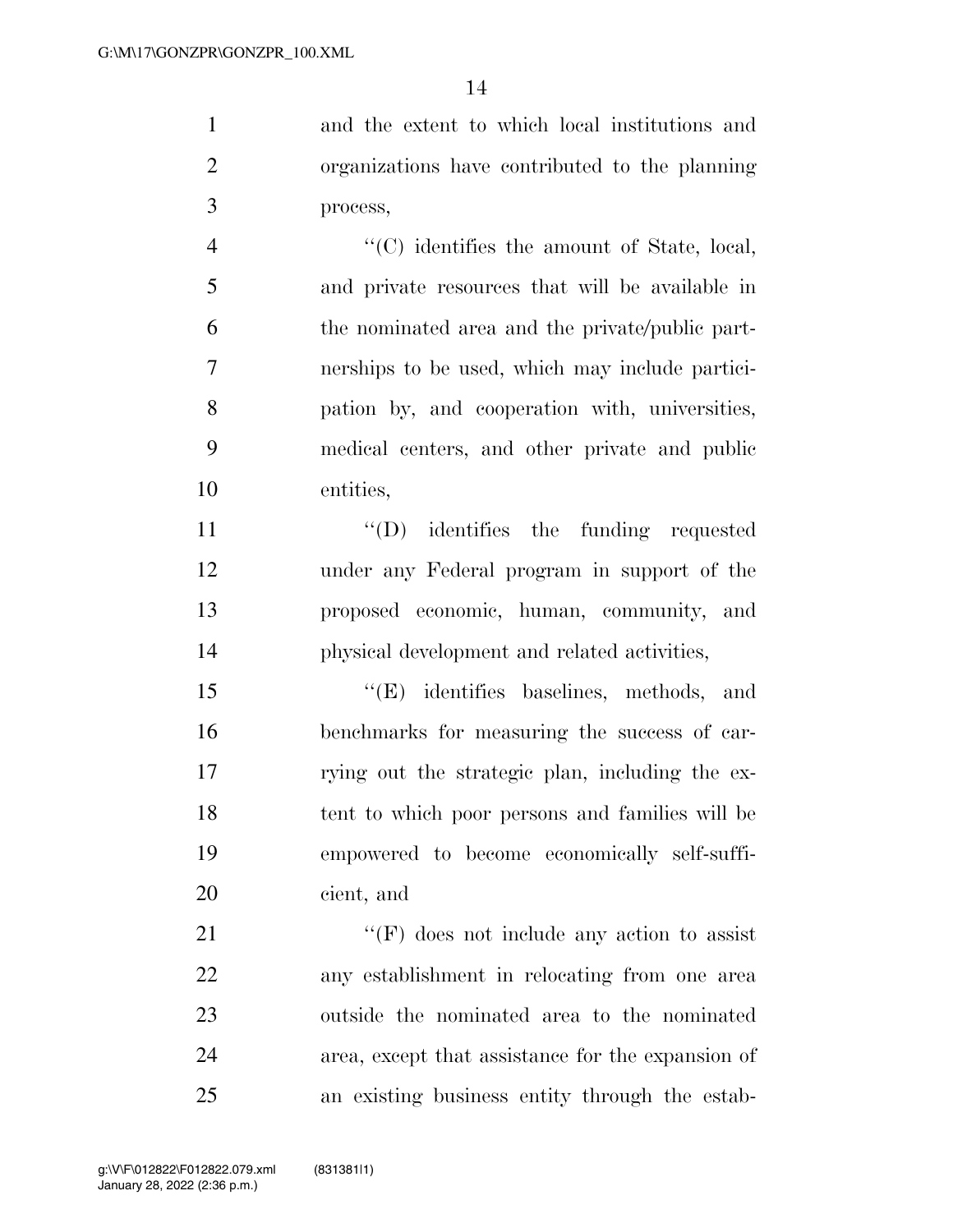| $\mathbf{1}$   | lishment of a new branch, affiliate, or sub-                 |  |
|----------------|--------------------------------------------------------------|--|
| $\overline{2}$ | sidiary is permitted if—                                     |  |
| 3              | "(i) the establishment of the new                            |  |
| $\overline{4}$ | branch, affiliate, or subsidiary will not re-                |  |
| 5              | sult in a decrease in employment in the                      |  |
| 6              | area of original location or in any other                    |  |
| 7              | area where the existing business entity                      |  |
| 8              | conducts business operations,                                |  |
| 9              | "(ii) there is no reason to believe that                     |  |
| 10             | the new branch, affiliate, or subsidiary is                  |  |
| 11             | being established with the intention of clos-                |  |
| 12             | ing down the operations of the existing                      |  |
| 13             | business entity in the area of its original                  |  |
| 14             | location or in any other area where the ex-                  |  |
| 15             | isting business entity conducts business op-                 |  |
| 16             | eration, and                                                 |  |
| 17             | "(iii) includes such other information                       |  |
| 18             | as may be required by the Secretary and                      |  |
| 19             | the Secretary of Commerce.                                   |  |
| 20             | "(c) PERIOD FOR WHICH DESIGNATIONS ARE IN EF-                |  |
| 21             | FECT.—Designation as an economically distressed zone         |  |
| 22             | may be made at any time during the 10-year period begin-     |  |
| 23             | ning on the date of the enactment of this section, and shall |  |
| 24             | remain in effect with respect to such zone during the 15-    |  |

year period beginning on the date of such designation.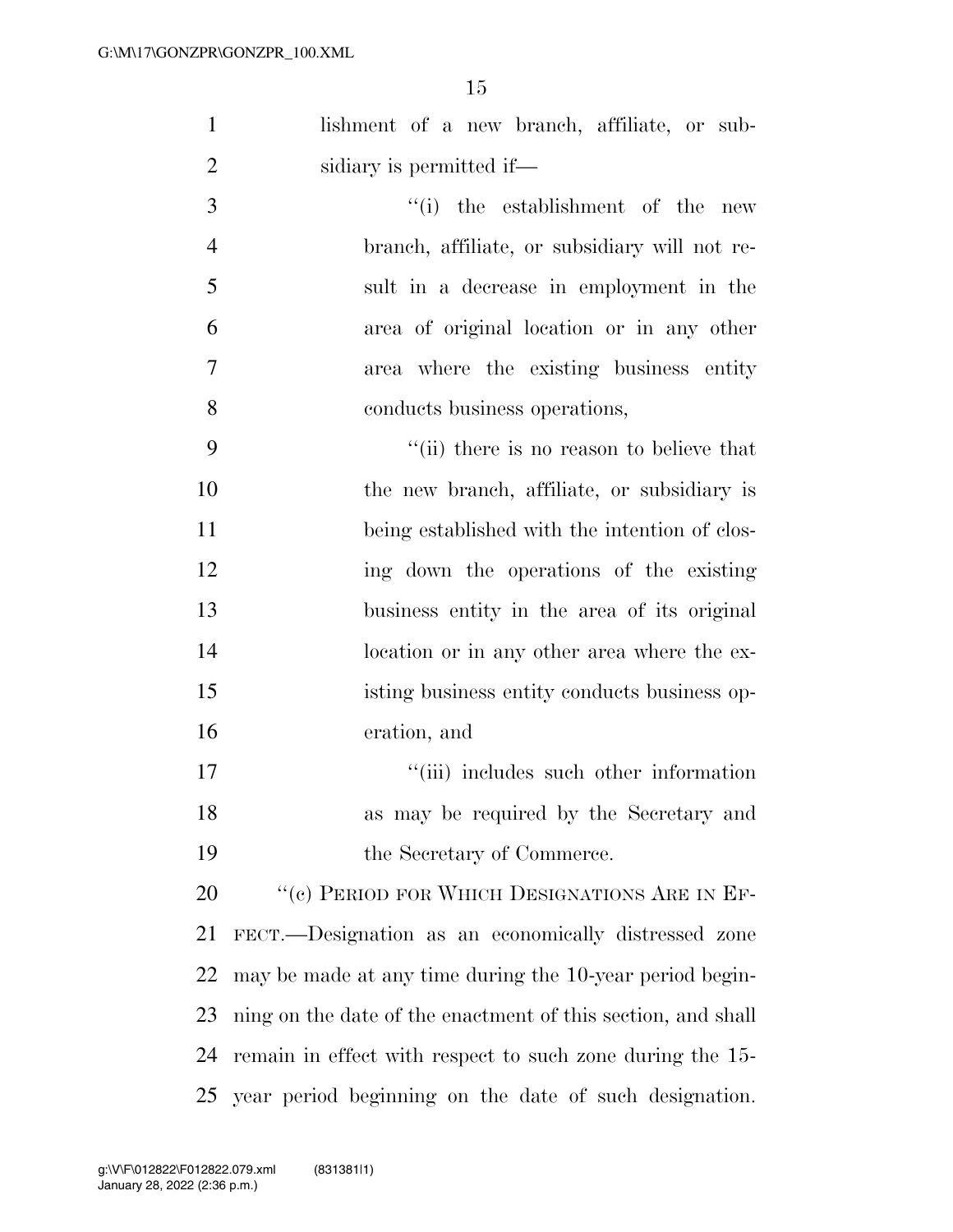Economically distressed zones described in subsection (a)(1) shall take effect on the date of the enactment of this Act and shall remain in effect during the 15-year pe-riod beginning on such date.

 ''(d) TERRITORIES AND POSSESSIONS.—The term 'United States' includes the 50 States, the District of Co- lumbia, and the territories and possessions of the United States.

9 "'(e) REGULATIONS.—The Secretary shall issue such regulations or other guidance as may be necessary or ap- propriate to carry out the purposes of this section, includ-ing—

13 ''(1) not later than 30 days after the date of the enactment of this section, a list of the population 15 census tracts described in subsection  $(a)(1)$ , and

 $\frac{1}{2}$  not later than 60 days after the date of the enactment of this section, regulations or other guidance regarding the designation of population 19 census tracts described in subsection  $(a)(2)$ .".

 (b) EFFECTIVE DATE.—The amendments made by this section shall apply to taxable years beginning after December 31, 2021.

### **SEC. 10410. AUTHORITY TO SUPPORT DEVELOPMENT OF**

**POPULATION HEALTH PRODUCTS.** 

(a) DEFINITIONS.—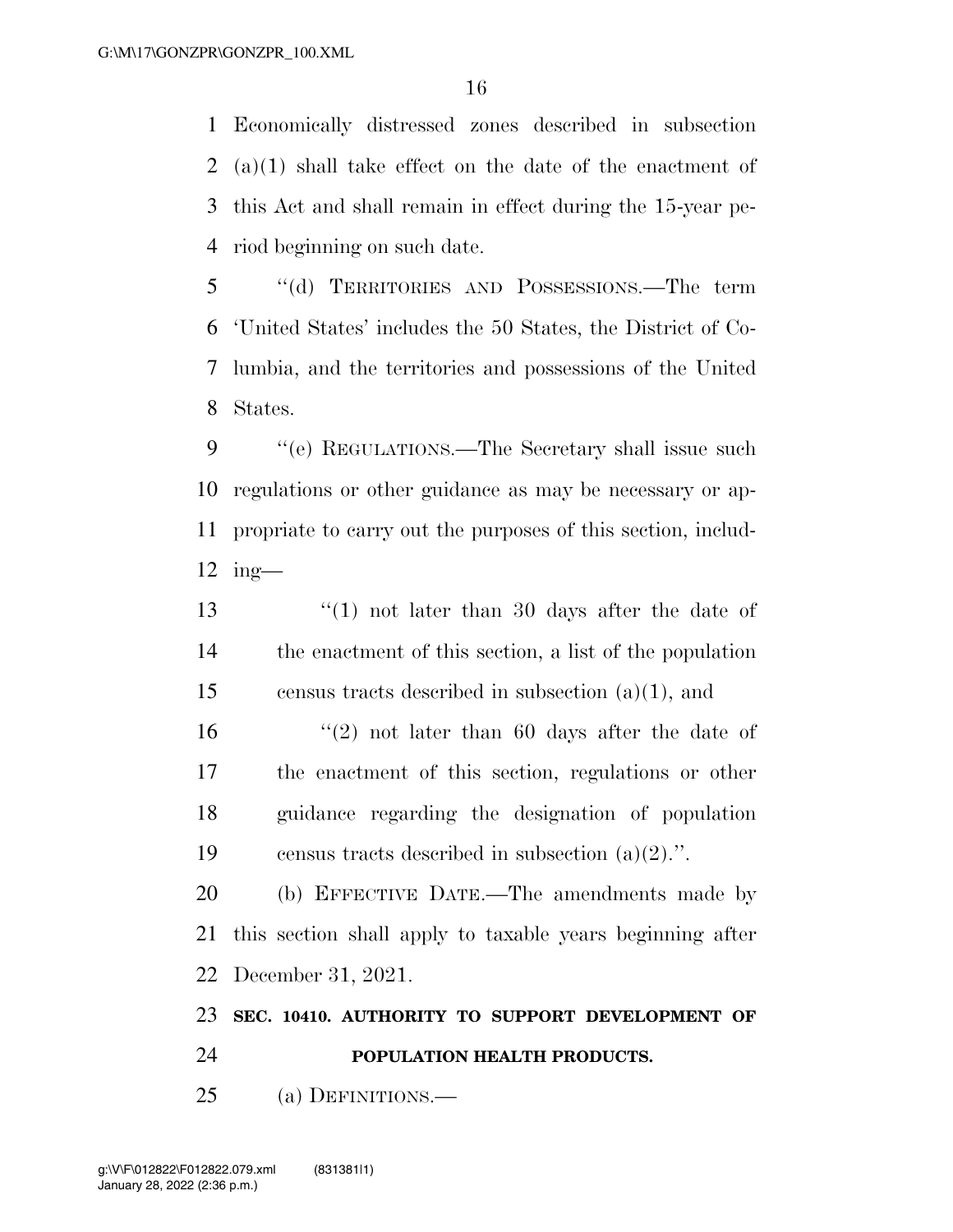1 (1) QUALIFIED COUNTERMEASURE.—Subpara-2 graph (A) of section  $319F-1(a)(2)$  of the Public 3 Health Service Act  $(42 \text{ U.S.C. } 247d - 6a(a)(2))$  is 4 amended to read as follows:

5 "(A) QUALIFIED COUNTERMEASURE.—The 6 term 'qualified countermeasure' means a drug 7 (as that term is defined by section  $201(g)(1)$  of 8 the Federal Food, Drug, and Cosmetic Act (21 9 U.S.C.  $321(g(1))$ , biological product (as that 10 term is defined by section 351(i) of this Act (42) 11 U.S.C.  $262(i)$ , or device (as that term is de-12 fined by section 201(h) of the Federal Food, 13 Drug, and Cosmetic Act  $(21 \text{ U.S.C. } 321(\text{h}))),$ 14 that the Secretary determines to be a priority 15 consistent with sections 302(2) and 304(a) of 16 the Homeland Security Act of 2002—

 ''(i) to diagnose, mitigate, prevent, or treat harm from any biological agent (in- cluding organisms that cause an infectious disease), toxin, chemical, radiological, or nuclear agent that may cause a public health emergency affecting national secu-rity; or

24  $(iii)$  to diagnose, mitigate, prevent, or 25 treat harm from an underlying non-com-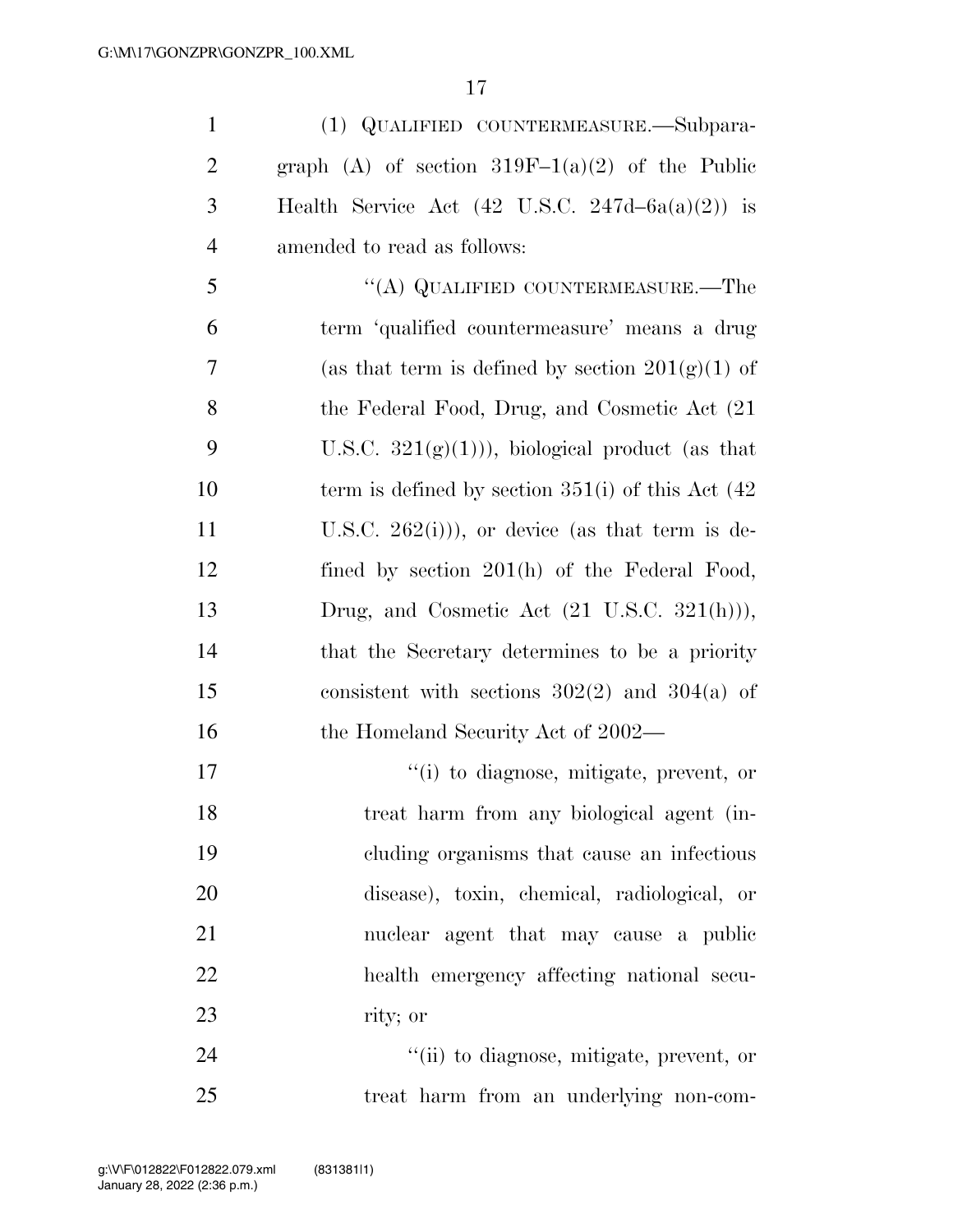|   | municable disease which, combined with      |
|---|---------------------------------------------|
| 2 | pandemic influenza or an emerging infec-    |
| 3 | tious disease, may result in adverse health |
|   | consequences or serious threat to one or    |
| 5 | more vulnerable American populations (as    |
| 6 | defined in section $319L(a)$ in an epidemic |
|   | or pandemic.".                              |
|   |                                             |

 (2) OTHER DEFINITIONS.—Subsection (a) of section 319L of the Public Health Service Act (42 U.S.C. 247d–7e) is amended by adding at the end the following new paragraphs:

12 "(11) POPULATION HEALTH PRODUCT.—The term 'population health product' means a widely available drug to diagnose, mitigate, prevent, or treat harm from an underlying non-communicable disease which, combined with pandemic influenza or an emerging infectious disease, may result in ad- verse health consequences or a serious threat to one or more vulnerable American populations in an epi-demic or pandemic.

21 "(12) VULNERABLE AMERICAN POPU- LATIONS.—The term 'vulnerable American popu- lations' means children, pregnant women, older adults, minority populations, and other at-risk indi-viduals with relevant characteristics that warrant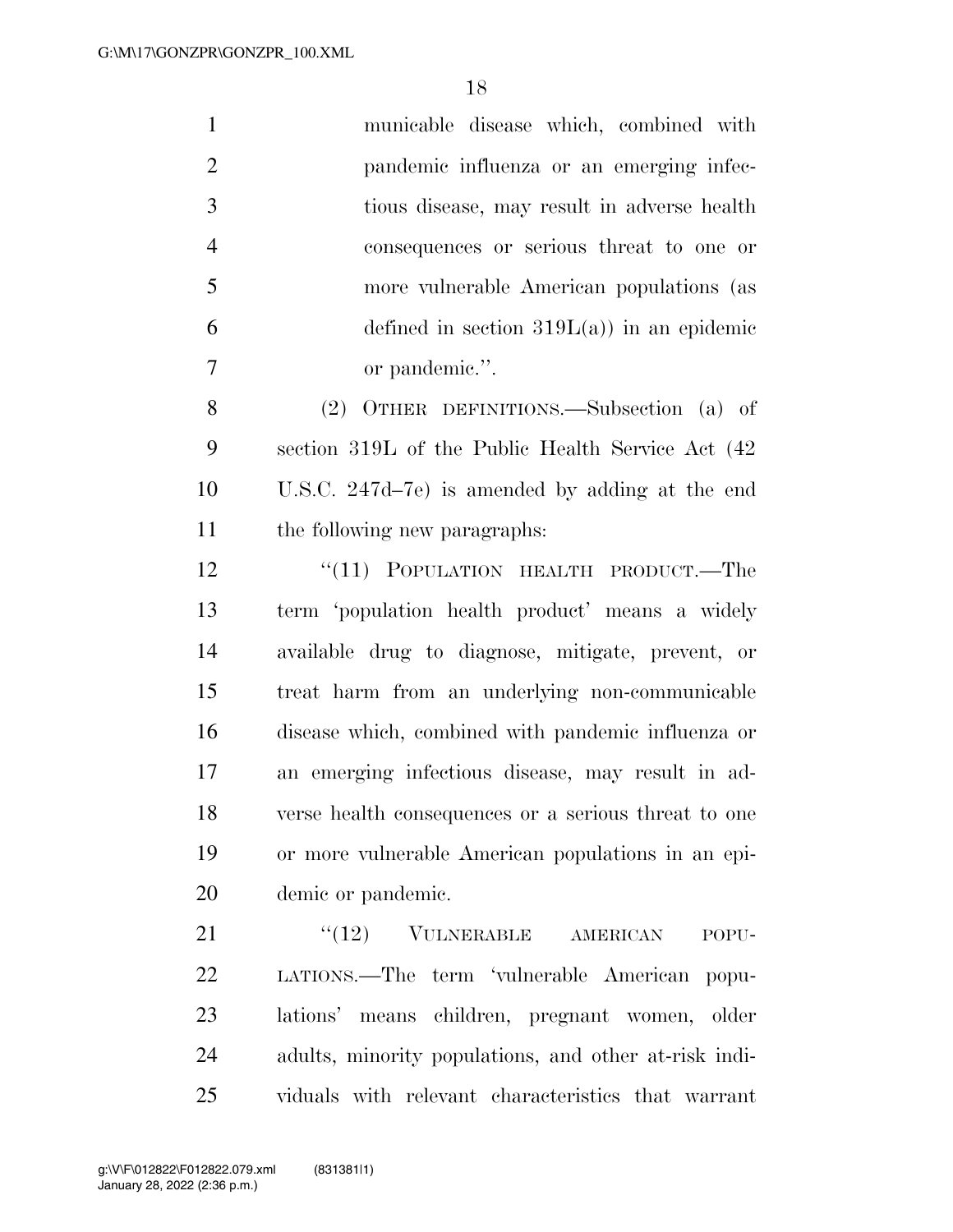| $\mathbf{1}$   | consideration during the process of researching and     |
|----------------|---------------------------------------------------------|
| $\overline{2}$ | developing such countermeasures and products.".         |
| 3              | (b) STRATEGIC INITIATIVES.—Clause (ii) of section       |
| $\overline{4}$ | $319L(e)(4)(F)$ of the Public Health Service Act (42    |
| 5              | U.S.C. 247d–7e(c)(4)(F)) is amended to read as follows: |
| 6              | "(ii) threats that consistently exist or                |
| 7              | continually circulate and have a significant            |
| 8              | potential to become a pandemic, such as                 |
| 9              | pandemic influenza and emerging infec-                  |
| 10             | tious diseases in combination with under-               |
| 11             | lying non-communicable diseases, which                  |
| 12             | may include the advanced research and de-               |
| 13             | velopment, manufacturing, and appropriate               |
| 14             | stockpiling of qualified pandemic or epi-               |
| 15             | demic products, and products, technologies,             |
| 16             | or processes to support the advanced re-                |
| 17             | search and development of such counter-                 |
| 18             | (including multiuse platform)<br>measures               |
| 19             | technologies for diagnostics, vaccines, and             |
| 20             | therapeutics; virus seeds; clinical trial lots;         |
| 21             | novel virus strains; and antigen and adju-              |
| 22             | vant material); and".                                   |
| 23             | (c) AT-RISK INDIVIDUALS.—Paragraph (6) of section       |
| 24             | $319L(c)$ of the Public Health Service Act (42 U.S.C.   |
| 25             | $247d-7e(c)$ is amended to read as follows:             |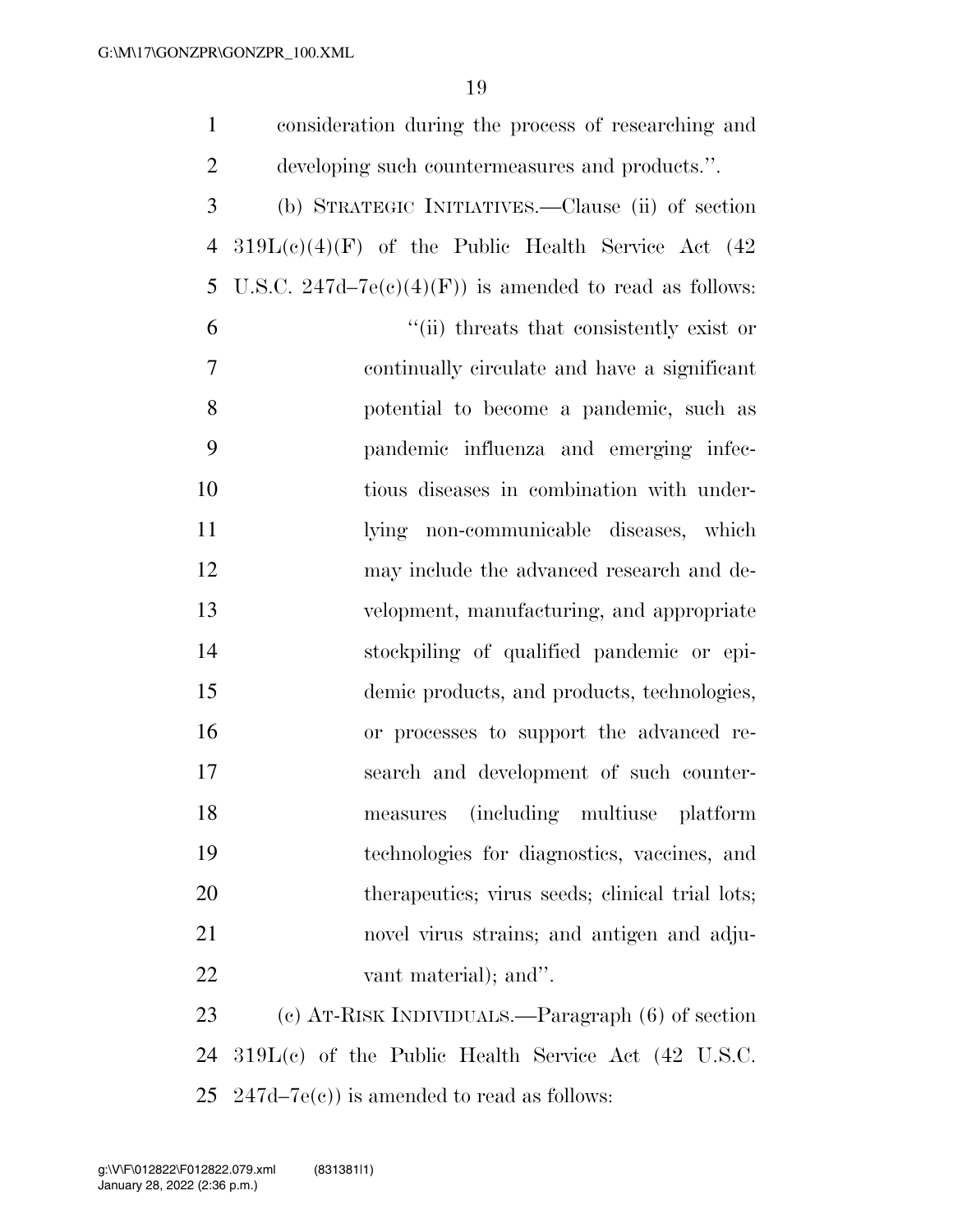| $\mathbf{1}$   | "(6) AT-RISK INDIVIDUALS.—In carrying out                      |
|----------------|----------------------------------------------------------------|
| $\overline{2}$ | the functions under this section, the Secretary may            |
| 3              | give a priority to advanced research and develop-              |
| $\overline{4}$ | ment of-                                                       |
| 5              | $\lq\lq$ qualified countermeasures and quali-                  |
| 6              | fied pandemic or epidemic products likely to be                |
| 7              | safe and effective with respect to vulnerable                  |
| 8              | American populations; and                                      |
| 9              | "(B) population health products likely to                      |
| 10             | protect vulnerable American populations with                   |
| 11             | underlying non-communicable diseases from dis-                 |
| 12             | proportionate harm in epidemics<br>and                         |
| 13             | pandemics.".                                                   |
| 14             | (d) OTHER AUTHORITIES.—Section $319L(e)$ of the                |
| 15             | Public Health Service Act $(42 \text{ U.S.C. } 247d-7e(c))$ is |
| 16             | amended by adding at the end the following:                    |
| 17             | "(8) TIMELY DELIVERY OF POPULATION                             |
| 18             | HEALTH PRODUCTS TO AT-RISK INDIVIDUALS.—The                    |
| 19             | Secretary shall collaborate with the Administrator of          |
| 20             | the Centers for Medicare & Medicaid Services, the              |
| 21             | Secretary of Defense, the Secretary of Veterans Af-            |
| 22             | fairs, the Commissioner of Food and Drugs, and the             |
| 23             | heads of other Federal agencies involved with ap-              |
| 24             | proval and distribution of health products to assure           |
| 25             | that such Federal agencies distribute approved pop-            |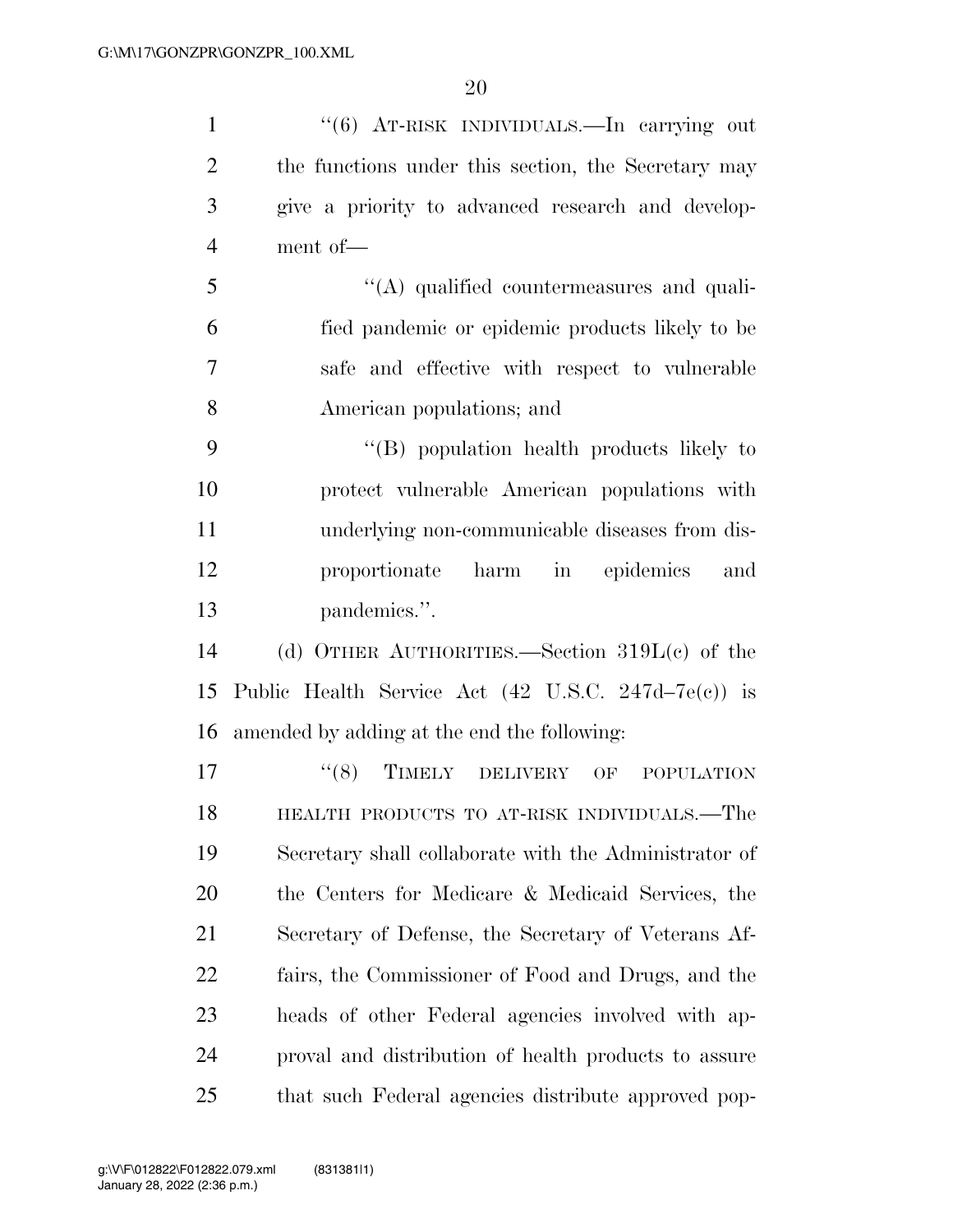ulation health products as promptly and effectively as possible, and as continuously as possible, to pro- tect vulnerable American populations from harm in epidemics and pandemics. 5 "(9) REPORT ON NEED FOR INCENTIVIZING DE- VELOPMENT OF POPULATION HEALTH PRODUCTS.— Not later than 90 days after the date of enactment

 of the Medical Manufacturing, Economic Develop- ment, and Sustainability Act of 2021, the Secretary shall examine and report to the Congress on—

 $((A)$  the extent to which the health of aging Americans, African Americans, His- panics, Native Americans, veterans, or other vulnerable American populations has been dis- proportionately harmed by the COVID–19 pan-16 demic and prior epidemics and pandemics;

 $\langle G \rangle$  the population health products cur- rently available and whether there is a need for additional innovation and development to produce population health products to reduce the exposure of vulnerable American popu- lations to risk of disproportionate harm in epidemics and pandemics; and

24  $\cdot$  (C) whether the Secretary recommends providing the same incentives for the develop-